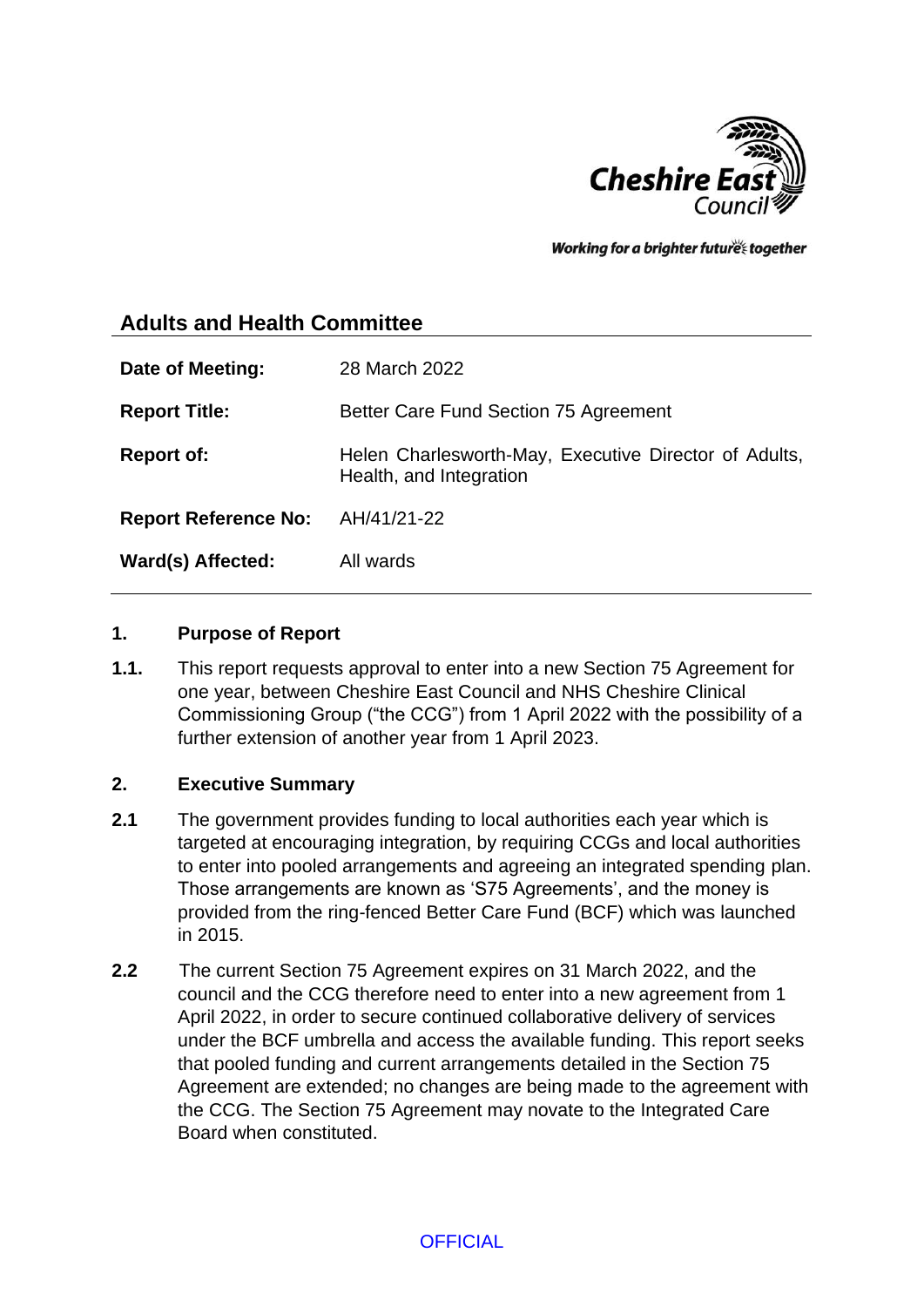- **2.3** This report supports the strategic aim of the council's Corporate Plan 2021- 25 to empower and care about people.
- **2.4** The schemes which form part of the BCF Section 75 Agreement support these specific actions noted in the corporate plan: 'To prioritise home first for patients discharged from hospital. Where possible patients are discharged to a home of their choice and that vulnerable and older people live safely and maintain independence within community settings.'
- **2.5** The Health and Care Act 2021 (currently at the bill stage) sets out reforms with the intention of delivering a more integrated provision for health and social care. As part of those reforms, the CCG will be abolished and replaced with an Integrated Care Board. For the purposes of this report, the S75 Agreement with the CCG will continue until they are abolished.

### **3. Recommendations**

- **3.1.** That the Adults and Health Committee:
- **3.2.** Authorises the council to enter into a new Section 75 Agreement with NHS Cheshire CCG for a period of one year from 1 April 2022, for the council's minimum required budget, together with the option to extend that agreement for a further period of one year (subject to there being a national requirement to operate the Better Care Fund as a Section 75 pooled budget agreement until 2023/24).
- **3.3.** Delegates authority to the Executive Director of Adults, Health and Integration (in consultation with the Director of Governance and Compliance) to agree the terms of the Section 75 Agreement.
- **3.4.** Delegates authority to the Executive Director of Adults, Health and Integration (in consultation with the Director of Governance and Compliance) to extend the Agreement for 2023/24.
- **3.5.** Authorises the Director of Finance and Customer Services to continue with pooled budget arrangements for 2022/23 for the council's revised minimum requirement.
- **3.6.** Approves that the services identified in the appendix can be considered and reviewed with the potential that they are included in the Better Care Fund Section 75 Agreement. Recommendations for the development of these additional schemes and associated formal pooling arrangements will come to the Adults and Health Committee for approval.

### **4. Reasons for Recommendations**

**4.1.** A further Section 75 Agreement will enable the services which sit within the BCF to continue to operate seamlessly.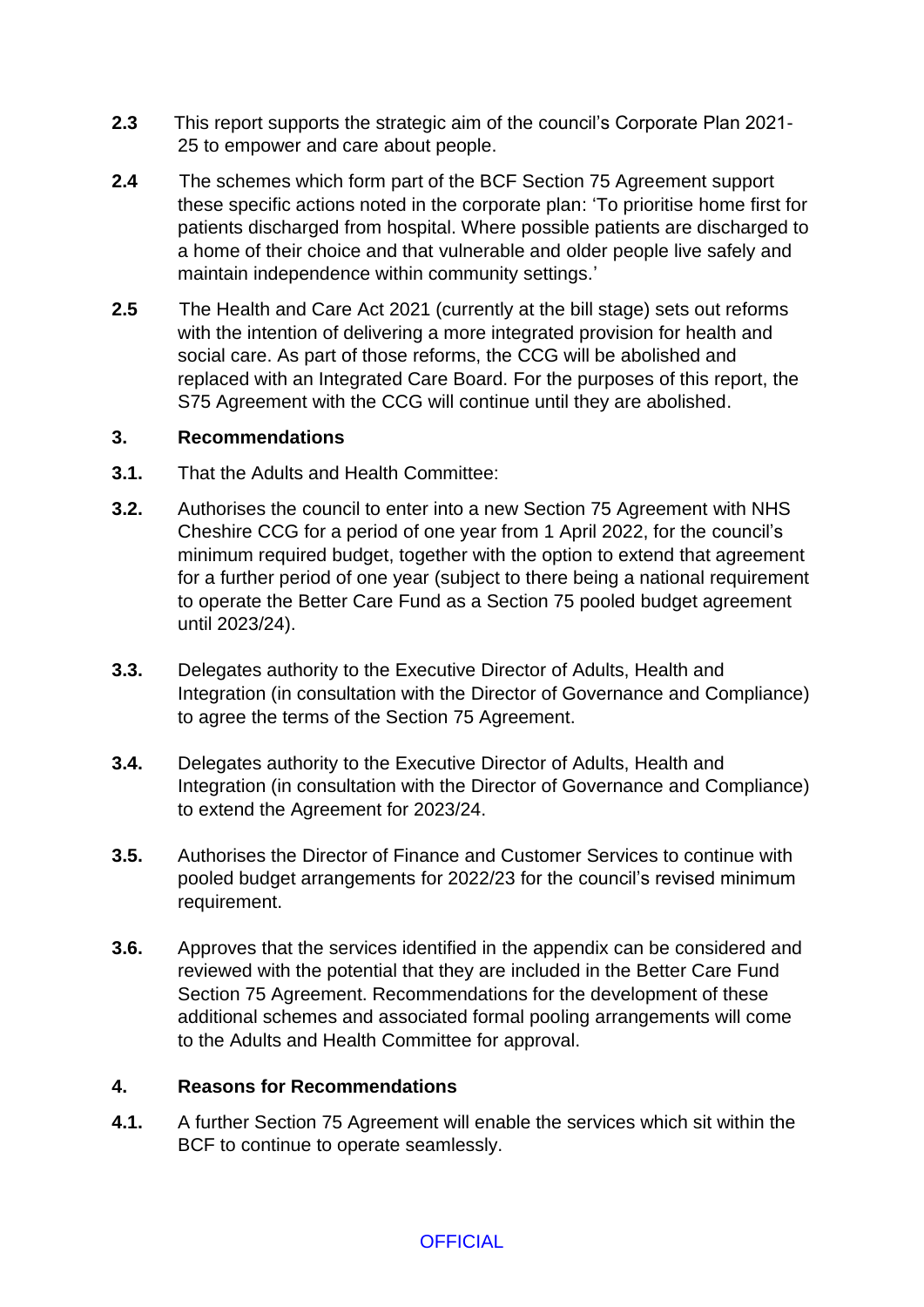- **4.2.** The outcomes from the BCF 2021/22 have delivered a greater focus on: safe, timely and effective discharge, 7 day working, increased collaborative commissioning and more coordinated system planning.
- **4.3.** One of the conditions of the BCF grant funding is that the local authority and CCG have a pooled budget, whereby both parties contribute funds, but the host authority accounts for the money for individual schemes where they are responsible.

### **5. Other Options Considered**

**5.1.** No other options have been considered; we have to put in place a new Section 75 Agreement if the council is to continue to access the BCF, as this is a statutory requirement.

### **6. Background**

- **6.1.** Today, people are living much longer, often with highly complex needs and multiple conditions. These needs require ongoing management from both health and care services, which combine both the medical and social models of care.
- **6.2.** As our population ages and the financial pressures on the health and care system increase, we need to be better at providing proactive, preventative care in community settings, so that people can be supported to live at home for longer and avoid the need for commissioned health and care services.
- **6.3.** Due to increasing health inequalities, increasing older populations and demand on services, the NHS Long Term Plan highlights the need to focus on prevention, which is reflected within our commissioning intentions in Cheshire East via the 5 Year Plan. The NHS Long Term Plan sets out new commitments for action that the NHS itself will take to improve prevention. The extra costs to the NHS of socioeconomic inequality have been calculated as £4.8 billion a year in greater hospitalisations alone. A key indicator for success in Cheshire East identified within the 5 Year Plan is to 'Improve health related quality of life for older people'.

### **6.4. Vision for Adult Social Care**

- **6.5.** Recently the government published the policy paper entitled 'People at the Heart of Care: adult social care reform white paper'. The white paper sets out a 10-year vision for adult social care and provides information on funded proposals that we will implement over the next three years.
- **6.6.** The white paper has a particular focus on three key objectives:
	- 1. How we will support people to have choice, control and independence
	- 2. How we will provide an outstanding quality of care.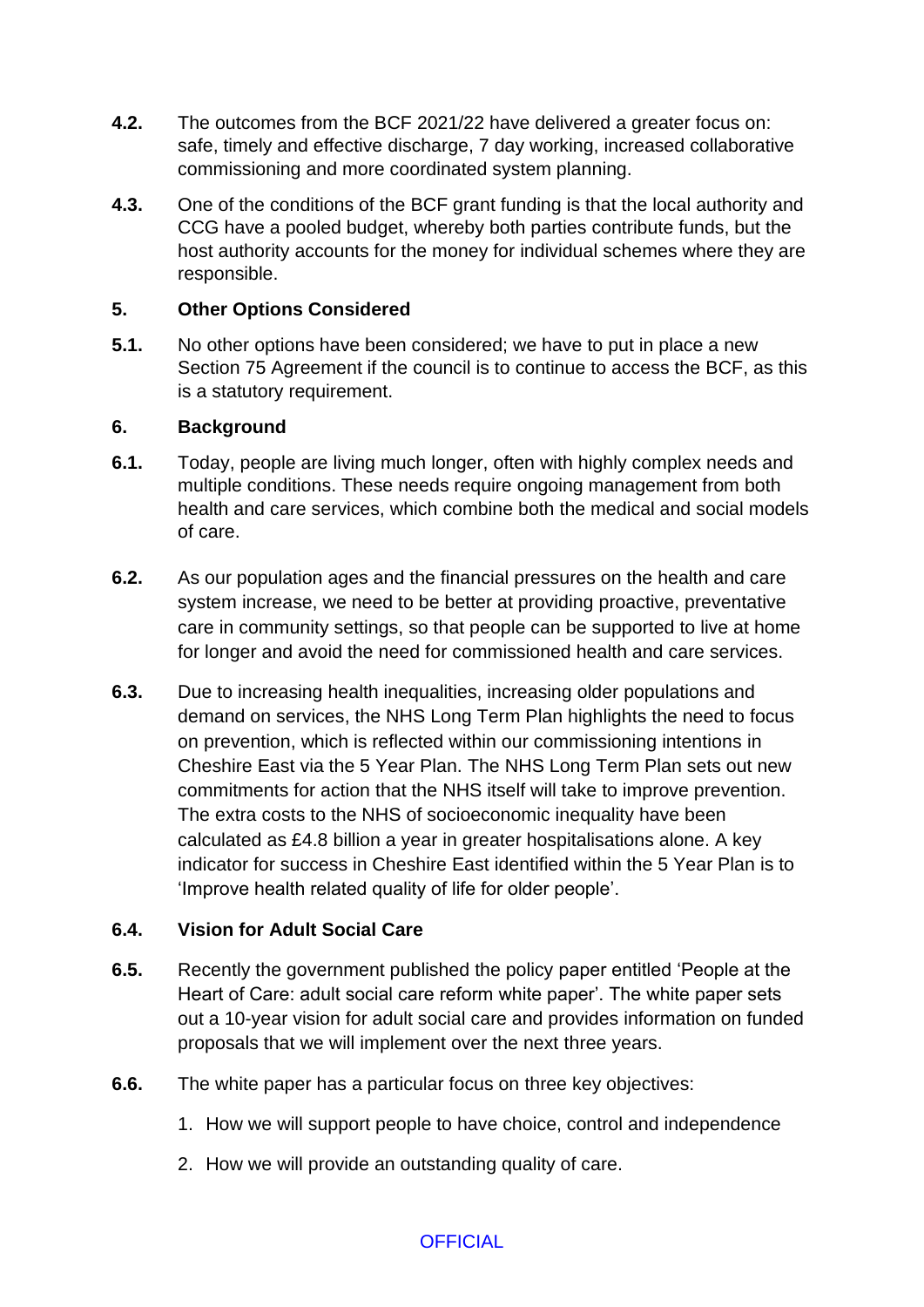- 3. How we will ensure that care is provided in a way that is fair and accessible to everyone who needs it.
- **6.7.** Supporting social care reform, there was an announcement made at the Spending Review in October 2021 detailing how £5.4 billion over three years would be deployed. £3.6 billion to pay for the cap on care costs, the extension to means test, and support progress towards local authorities paying a fair cost of care, which together will remove unpredictable care costs. £1.7 billion to improve social care in England, including at least £500 million investment in the workforce.
- **6.8.** Some of these monies are in areas which are included within the BCF, one such area is more money being made available to support the Disabled Facilities Grant which will enable changes to be made to people's property so they can be discharged from hospital in a timely manner and continue to live independently in the community.

## **6.9. Better Care Fund Background**

**6.10.** The BCF provides a mechanism for improved joint health and social care planning and commissioning, bringing together ring-fenced budgets from Clinical Commissioning Group allocations, the Disabled Facilities Grant and funding paid directly to local government for adult social care services, which is known as the 'Improved BCF'.

# **6.11. Oversight and responsibility for reviewing the delivery of the Section 75 Agreement**

- **6.12.** Locally the BCF Governance Group has responsibility for oversight and responsibility for reviewing the delivery of the Section 75 Agreement. The BCF is hosted by Cheshire East Council and the BCF Governance Group is chaired by Cheshire East Council. The BCF Governance Group is also used to produce and coordinate the following: BCF Plan, Adult Social Care Winter Plan, end of year report, identifying and designating areas where funding can help meet pressures and metric performance requirements.
- **6.13.** In addition to this the BCF Governance Group will also monitor performance, make decisions where appropriate, and implement any requirements as identified by the national Better Care Team.
- **6.14.** In the future the BCF Governance group will transition to a working group which coordinates papers, reports, performance, etc. which reports to the Section 75 Committee from 1 July 2022, to make decisions which are delegated to them via the Adults and Health Committee with further detail provided in the Place Governance report which is scheduled to be presented at the Adults and Health Committee meeting on 30 May 2022.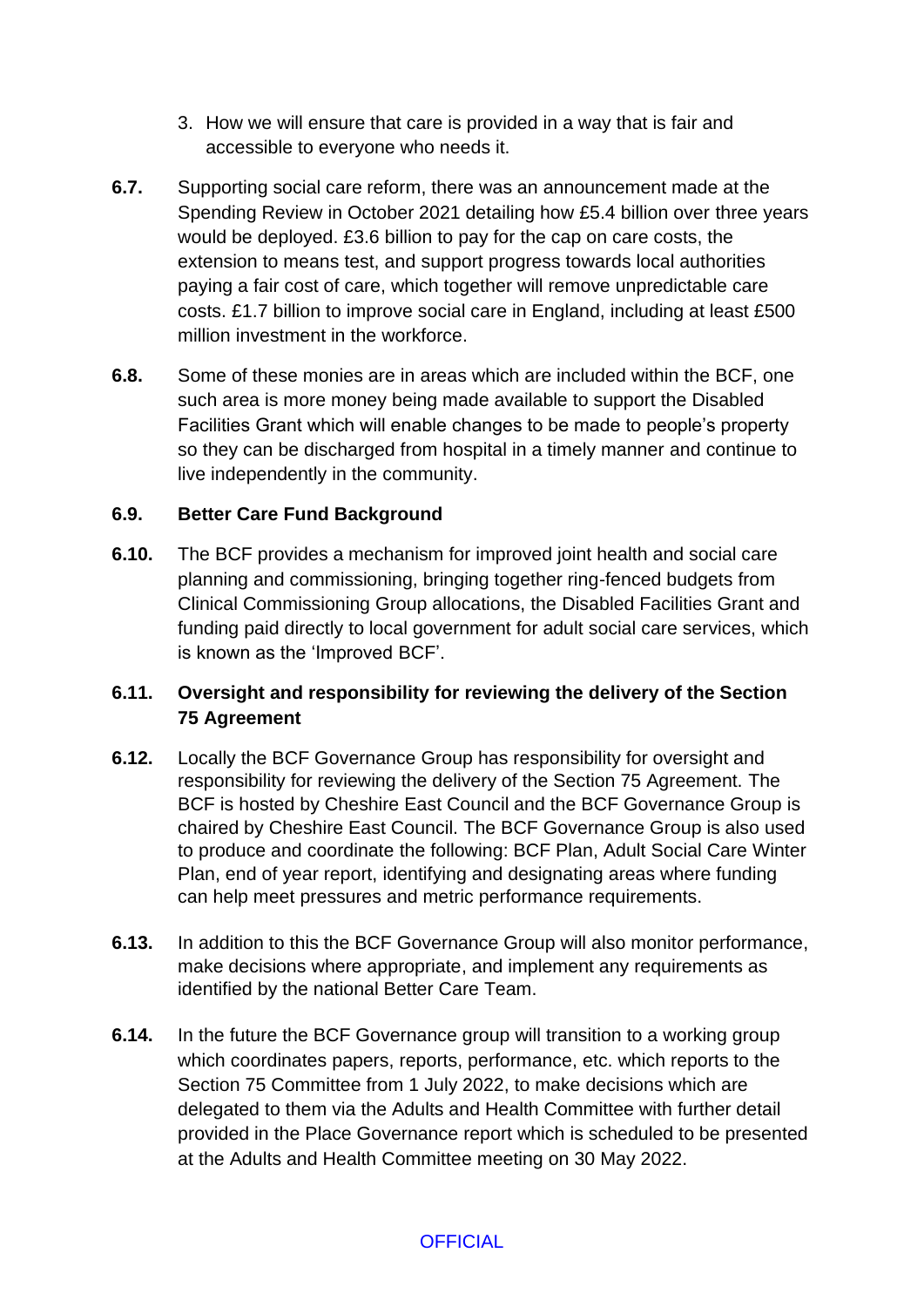## **6.15. Schemes which form part of the Better Care Fund**

**6.16.** The exact scheme amounts are based on 2021/22 original budgets – the amounts for 2022/23 are yet to be fully confirmed. We are awaiting the national guidance on the minimum amounts to be pooled (the amount of uplift is mandated) and in addition, the Local Government Pay Award for 2021/22 is still to be finalised and this is used as the measure for uplifting the relevant schemes (for example, the BCF Reablement scheme where the vast majority of expenditure incurred is staffing related).

| <b>Scheme</b><br>ID | <b>Scheme Name</b>                                        | <b>Source of Funding</b> | <b>Expenditure</b><br>(E) |
|---------------------|-----------------------------------------------------------|--------------------------|---------------------------|
| $\mathbf{1}$        | <b>iBCF Block booked beds</b>                             | <b>iBCF</b>              | £958,682                  |
| $\overline{2}$      | <b>iBCF Care at home hospital</b>                         | <b>iBCF</b>              | £40,000                   |
|                     | retainer                                                  |                          |                           |
| 3                   | <b>iBCF Rapid response</b>                                | <b>iBCF</b>              | £555,815                  |
| $\overline{4}$      | <b>iBCF Social work support</b>                           | <b>iBCF</b>              | £578,124                  |
| 5                   | <b>iBCF Winter Schemes</b>                                | <b>iBCF</b>              | £500,000                  |
| 6                   | <b>IBCF Enhanced Care Sourcing</b>                        | <b>iBCF</b>              | £452,435                  |
|                     | Team (8am-8pm)                                            |                          |                           |
| $\overline{7}$      | <b>iBCF General Nursing Assistant</b>                     | <b>iBCF</b>              | £300,000                  |
| 8                   | iBCF Improved access to and                               | <b>iBCF</b>              | £5,320,994                |
|                     | sustainability of the local Care                          |                          |                           |
|                     | Market (Home Care and                                     |                          |                           |
|                     | Accommodation with Care)                                  |                          |                           |
| 9                   | <b>BCF Disabled Facilities Grant</b>                      | <b>DFG</b>               | £2,342,241                |
| 10                  | <b>BCF Assistive technology</b>                           | Minimum CCG Contribution | £757,000                  |
| 11                  | <b>BCF British Red Cross 'Support</b><br>at Home' service | Minimum CCG Contribution | £297,570                  |
| 12                  | <b>BCF Combined Reablement</b><br>service                 | Minimum CCG Contribution | £4,771,325                |
| 13                  | <b>BCF Safeguarding Adults Board</b>                      | Minimum CCG Contribution | £422,380                  |
|                     | (SAB)                                                     |                          |                           |
| 14                  | <b>BCF Carers hub</b>                                     | Minimum CCG Contribution | £398,000                  |
| 15                  | <b>BCF Programme management</b>                           | Minimum CCG Contribution | £411,558                  |
|                     | and infrastructure                                        |                          |                           |
| 16                  | <b>BCF Winter schemes CCG</b>                             | Minimum CCG Contribution | £527,800                  |
| 17                  | <b>BCF Home first schemes CCG</b>                         | Minimum CCG Contribution | £18,693,933               |
| 18                  | <b>BCF Trusted assessor service</b>                       | Minimum CCG Contribution | £94,000                   |
| 19                  | <b>BCF Carers hub</b>                                     | Minimum CCG Contribution | £324,000                  |
| 20                  | <b>Community Equipment service</b>                        | Minimum CCG Contribution | £1,400,000                |

## **6.17. Future intentions**

**6.18.** Local BCF arrangements have previously operated as aligned budgets across the council and the CCG. This includes the openness and transparency in terms of organisational spend in line with the jointly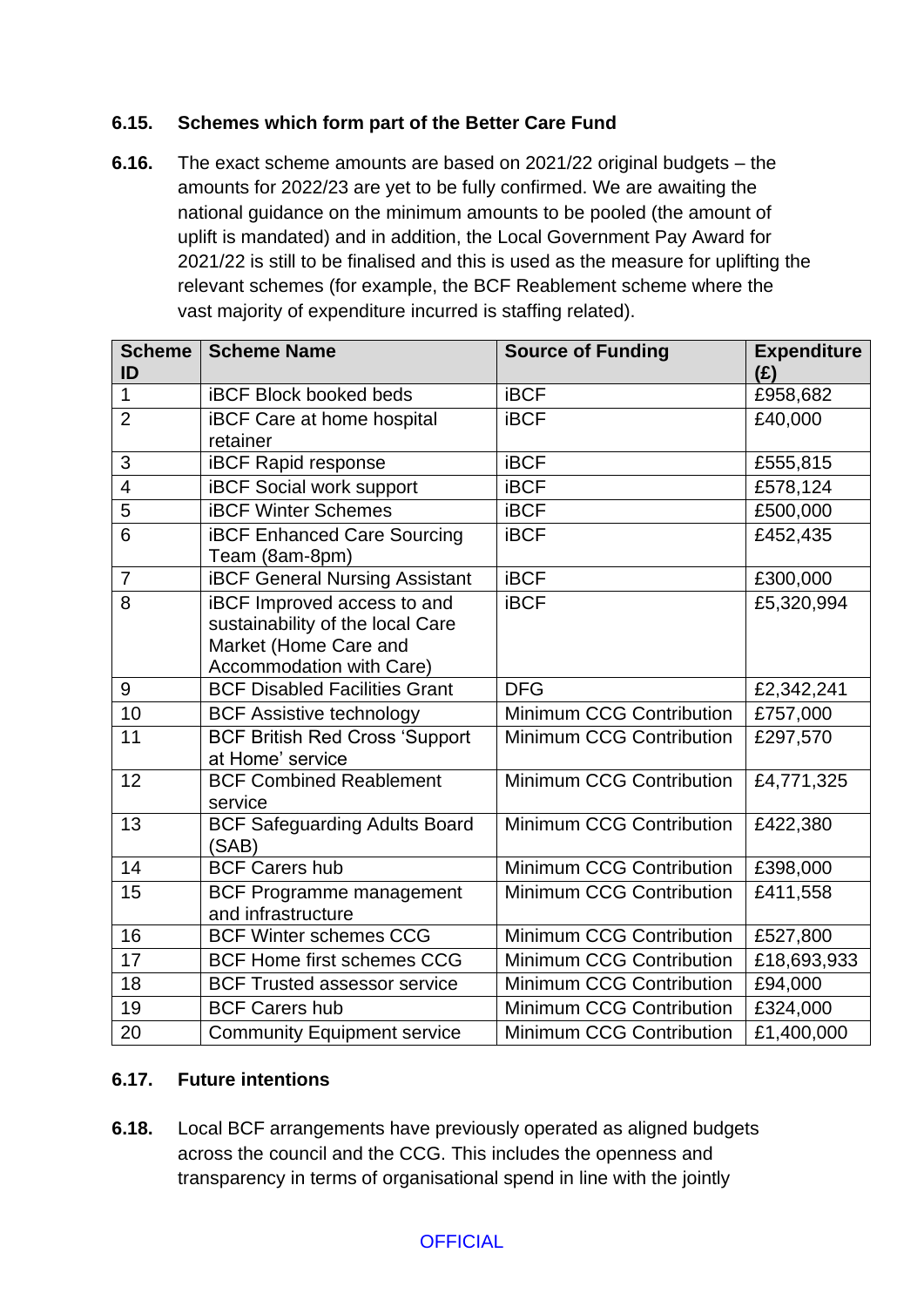developed BCF schemes, and each organisation is responsible for their own financial risks associated with those schemes.

- **6.19.** We anticipate that we will continue to evolve and build on the joint work that we have done to date, as we move into the place-based arrangements with our health partners. Working together to reduce the barriers associated with different funding streams will be part of that work, and it includes the development of pooled funding arrangements, exploring options for a single host organisation, underpinned by formal risk-share agreements. This may also include contributions from wider partners within the Section 75 pooling arrangements such as NHS Hospital Trusts. Any additional proposals will be brought back to councillors for approval in line with approved governance procedures.
- **6.20.** A pipeline of additional schemes will be considered for further integration for 2022/23 and 2023/24. The initial priority area of focus will be 'Home First' under the overarching 'Community' theme, and some of these schemes will therefore be reviewed alongside existing BCF home first schemes. Recommendations for the development of these additional schemes and associated formal pooling arrangements will come to the Adults and Health Committee for approval.

### **7. Consultation and Engagement**

- **7.1.** Consultation and engagement with the CCG through the BCF Governance Group has taken place and will continue to take place.
- **7.2.** The Health and Wellbeing Board considered a report at its meeting on 23 November 2021 into the outcomes of the BCF for the year 2021/22 and its recommendations will be provided to this committee as a verbal update.

### **8. Implications**

### **8.1. Legal**

- 8.1.1. Under Section 75 of the National Health Service Act 2006, NHS bodies may enter into arrangements with local authorities in relation to NHS functions and the health functions of local authorities.
- 8.1.2. S141 of the Care Act 2014 provides for the BCF Pooled Funds to be held under and governed by an overarching Section 75 National Health Service Act 2006 Partnership Agreement.
- 8.1.3. The council may therefore enter into an agreement with NHS Cheshire Clinical Commissioning under Section 75 of the NHS Act 2006 or renew an existing agreement.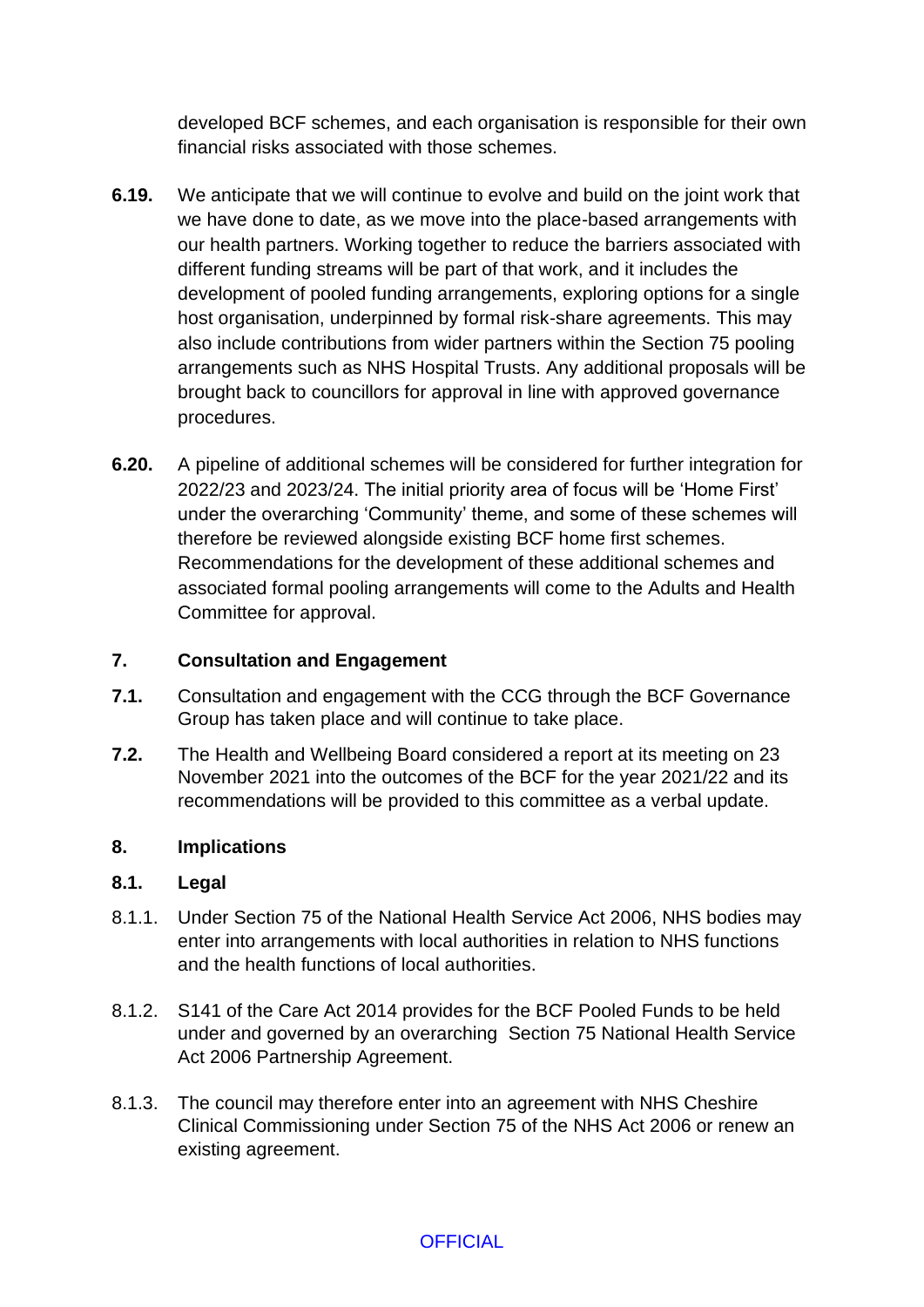8.1.4. The Health and Care Act 2021 (currently at the bill stage) sets out reforms with the intention of delivering a more integrated provision for health and social care. As part of those reforms, the CCG will be abolished and replaced with an Integrated Care Board. For the purposes of this report, the Section 75 Agreement with the CCG will continue until they are abolished. Their statutory duties, including all contracts and liabilities, will then transfer automatically to the new Integrated Care Board.

### **8.2. Finance**

8.2.1. As the council works towards further integration with its health partners over coming years, any extension of pooled budget arrangements and in turn, the Section 75 Agreements needed to support these arrangements, will be subject to the usual council governance procedures prior to approval.

### **8.3. Policy**

- 8.3.1. All partners within Cheshire East are committed to maximising the opportunities afforded via the BCF to further integrate health and social care, to promote health and wellbeing and improve the health outcomes of the local population.
- 8.3.2. The BCF and Improved BCF will be used to target those areas identified as requiring immediate improvement to enable more people to remain independent and effectively cared for in the community, care in the community as an appropriate alternative to hospital admission, and to support the timely discharge of anyone who is admitted to hospital with a focus on Home First.

## **8.4. Equality**

8.4.1. As the leaders for our local health and social care economy, all BCF partners in Cheshire East are conversant and compliant with the Equality Act 2010.

### **8.5. Human Resources**

8.5.1. There are no direct implications for any Cheshire East Council employees.

### **8.6. Risk Management**

- 8.6.1. There is no guarantee that improved BCF will continue to be available in future years. This risk to funding has been noted and recorded in the corporate risk register.
- 8.6.2. Partners recognise that the broad range of schemes and initiatives funded through the Better Care Fund require flexibility to enable an effective approach to be taken on specific issues, rather than adopting universal approaches.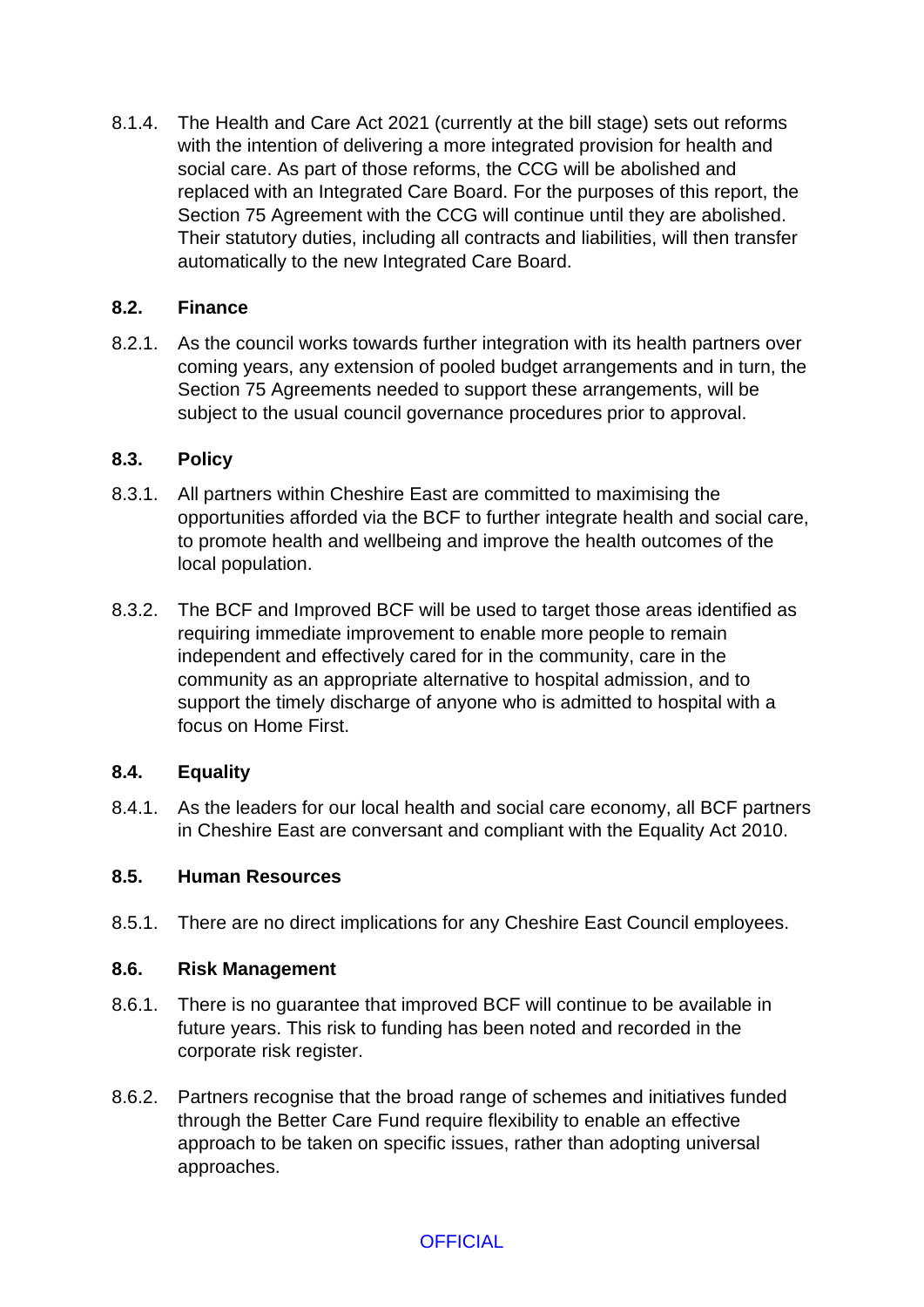8.6.3. Where any element of an individual scheme (funded through the Better Care Fund) overspends the funding allocated to it in the agreed Scheme Specification, the lead commissioner responsible for that element of the scheme will be required to provide additional funding in order to off-set the amount by which that element of the scheme is overspent.

### **8.7. Rural Communities**

8.7.1. There are no direct implications for rural communities.

### **8.8. Children and Young People/Cared for Children**

8.8.1. There are no direct implications for children and young people.

### **8.9. Public Health**

8.9.1. There are no direct implications for public health.

### **8.10. Climate Change**

8.10.1. Cheshire East Council published its Environment Strategy for the period 2020-24. The strategy includes the following notions: sustainable purchasing, waste reduction and sustainable transport. The aim of the schemes included within the BCF aim to keep people as independent as possible. A number of schemes involve the efficient use of the commissioning and delivery of resources which includes care sourcing (Improved BCF), reablement services (BCF) and care at home services (older people joint commissioning). The aim of the BCF is to bring about greater integration of health and social care services, the outcome of this integration will contribute to waste reduction.

| <b>Access to Information</b> |                                                                                                                                                                                  |  |  |
|------------------------------|----------------------------------------------------------------------------------------------------------------------------------------------------------------------------------|--|--|
| <b>Contact Officer:</b>      | Alex Jones, BCF Programme manager<br>Alex.t.jones@cheshireeast.gov.uk                                                                                                            |  |  |
| Appendices:                  | Services in Scope for Inclusion in the Better Care Fund<br>Section 75 Agreement                                                                                                  |  |  |
| <b>Background Papers:</b>    | People at the Heart of Care: adult social care reform white<br>paper<br>Better Care Fund policy framework: 2021 to 2022<br><b>Better Care Fund planning requirements 2021-22</b> |  |  |